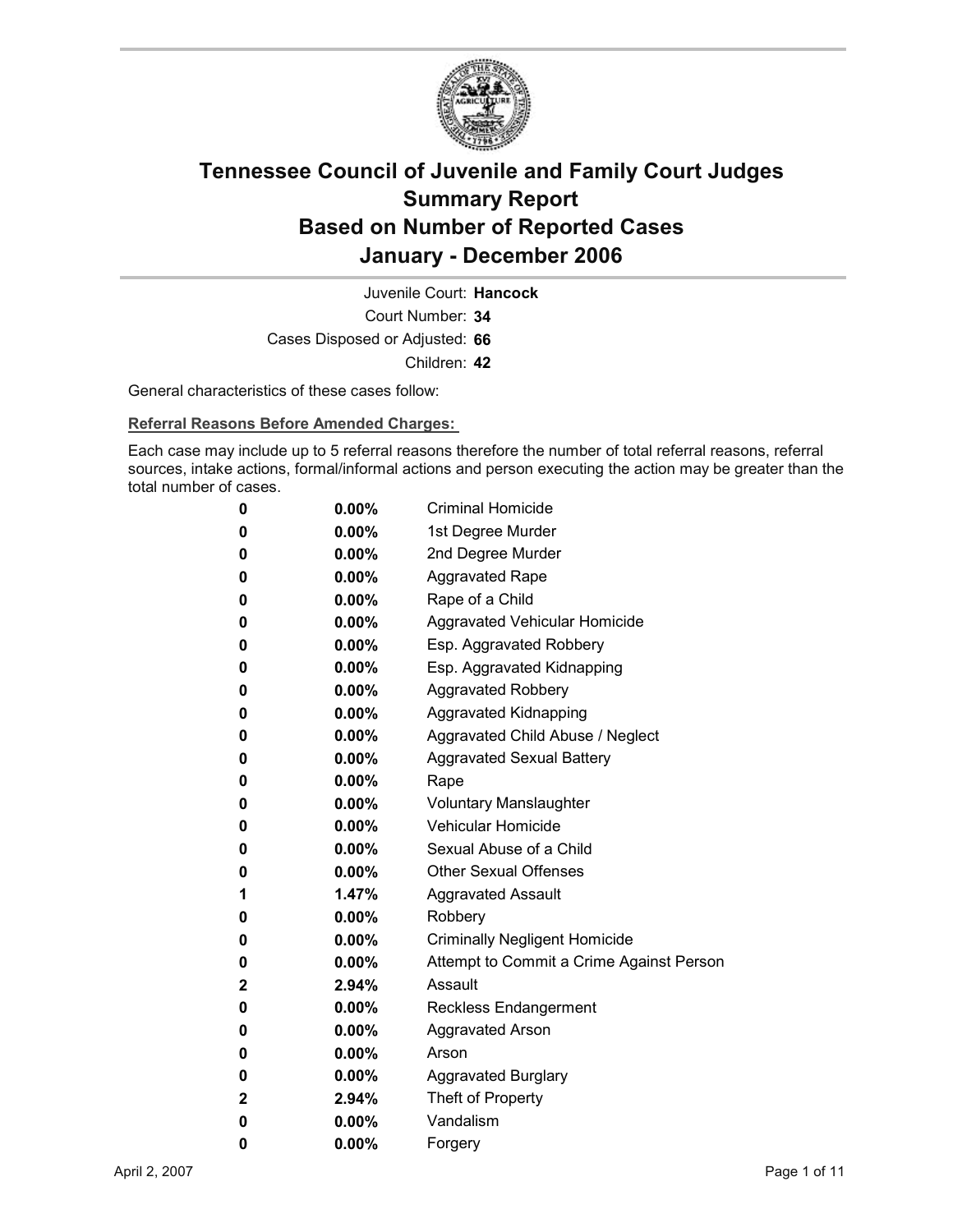

Juvenile Court: **Hancock**

Court Number: **34**

Cases Disposed or Adjusted: **66**

Children: **42**

#### **Referral Reasons Before Amended Charges:**

Each case may include up to 5 referral reasons therefore the number of total referral reasons, referral sources, intake actions, formal/informal actions and person executing the action may be greater than the total number of cases.

| 0 | 0.00%    | <b>Worthless Checks</b>                                     |
|---|----------|-------------------------------------------------------------|
| 0 | $0.00\%$ | Illegal Possession / Fraudulent Use of Credit / Debit Cards |
| 0 | $0.00\%$ | <b>Burglary</b>                                             |
| 2 | 2.94%    | Unauthorized Use of a Vehicle                               |
| 0 | $0.00\%$ | <b>Cruelty to Animals</b>                                   |
| 0 | $0.00\%$ | Sale of Controlled Substances                               |
| 0 | $0.00\%$ | <b>Other Drug Offenses</b>                                  |
| 3 | 4.41%    | Possession of Controlled Substances                         |
| 0 | $0.00\%$ | <b>Criminal Attempt</b>                                     |
| 0 | $0.00\%$ | Carrying Weapons on School Property                         |
| 0 | $0.00\%$ | Unlawful Carrying / Possession of a Weapon                  |
| 0 | $0.00\%$ | <b>Evading Arrest</b>                                       |
| 0 | $0.00\%$ | <b>Escape</b>                                               |
| 1 | 1.47%    | Driving Under Influence (DUI)                               |
| 0 | $0.00\%$ | Possession / Consumption of Alcohol                         |
| 0 | $0.00\%$ | Resisting Stop, Frisk, Halt, Arrest or Search               |
| 0 | $0.00\%$ | <b>Aggravated Criminal Trespass</b>                         |
| 0 | $0.00\%$ | Harassment                                                  |
| 0 | $0.00\%$ | Failure to Appear                                           |
| 0 | $0.00\%$ | Filing a False Police Report                                |
| 0 | $0.00\%$ | Criminal Impersonation                                      |
| 0 | $0.00\%$ | <b>Disorderly Conduct</b>                                   |
| 1 | 1.47%    | <b>Criminal Trespass</b>                                    |
| 0 | $0.00\%$ | <b>Public Intoxication</b>                                  |
| 0 | $0.00\%$ | Gambling                                                    |
| 0 | $0.00\%$ | <b>Traffic</b>                                              |
| 0 | $0.00\%$ | Local Ordinances                                            |
| 0 | $0.00\%$ | Violation of Wildlife Regulations                           |
| 0 | $0.00\%$ | Contempt of Court                                           |
| 1 | 1.47%    | <b>Violation of Probation</b>                               |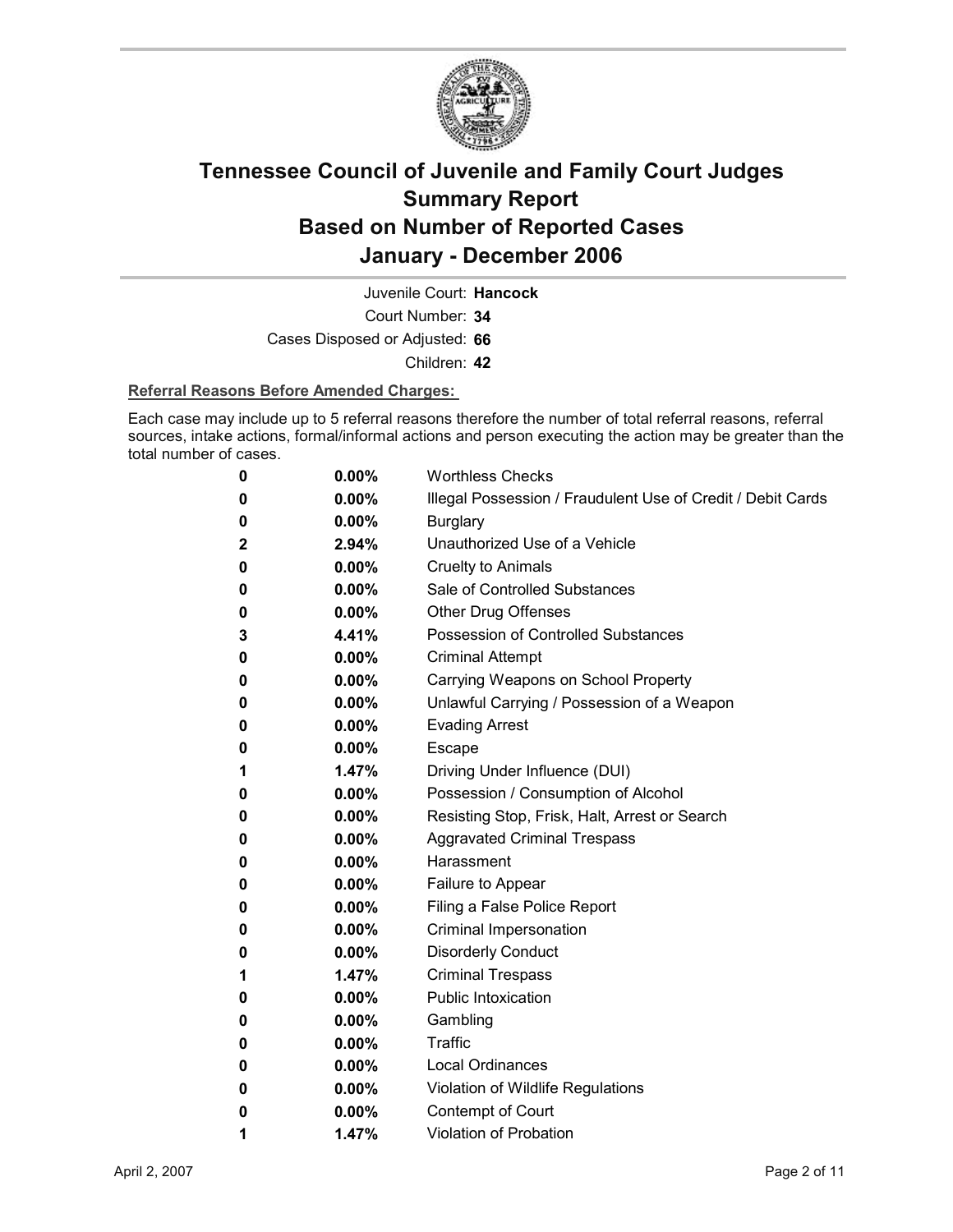

Court Number: **34** Juvenile Court: **Hancock** Cases Disposed or Adjusted: **66** Children: **42**

#### **Referral Reasons Before Amended Charges:**

Each case may include up to 5 referral reasons therefore the number of total referral reasons, referral sources, intake actions, formal/informal actions and person executing the action may be greater than the total number of cases.

| 68      | 100.00%          | <b>Total Referrals</b>                                             |
|---------|------------------|--------------------------------------------------------------------|
| 0       | 0.00%            | Other                                                              |
| 0       | 0.00%            | <b>Consent to Marry</b>                                            |
| 0       | $0.00\%$         | <b>Request for Medical Treatment</b>                               |
| 0       | $0.00\%$         | Child Support                                                      |
| 0       | 0.00%            | Paternity / Legitimation                                           |
| 0       | $0.00\%$         | Visitation                                                         |
| 0       | 0.00%            | Custody                                                            |
| 0       | $0.00\%$         | <b>Foster Care Review</b>                                          |
| 0       | 0.00%            | <b>Administrative Review</b>                                       |
| 0       | 0.00%            | <b>Judicial Review</b>                                             |
| 0       | 0.00%            | Violation of Informal Adjustment                                   |
| 0       | 0.00%            | Violation of Pretrial Diversion                                    |
| 0       | 0.00%            | <b>Termination of Parental Rights</b>                              |
| 0       | 0.00%            | Dependency / Neglect                                               |
| 0       | 0.00%            | <b>Physically Abused Child</b>                                     |
| 0       | 0.00%            | Sexually Abused Child                                              |
| 0       | 0.00%            | Violation of Curfew                                                |
| 36<br>9 | 52.94%<br>13.24% | Possession of Tobacco Products<br>Violation of a Valid Court Order |
| 0       | $0.00\%$         | Out-of-State Runaway                                               |
| 0       | $0.00\%$         | In-State Runaway                                                   |
| 6       | 8.82%            | Truancy                                                            |
| 4       | 5.88%            | Unruly Behavior                                                    |
| 0       | 0.00%            | Violation of Aftercare                                             |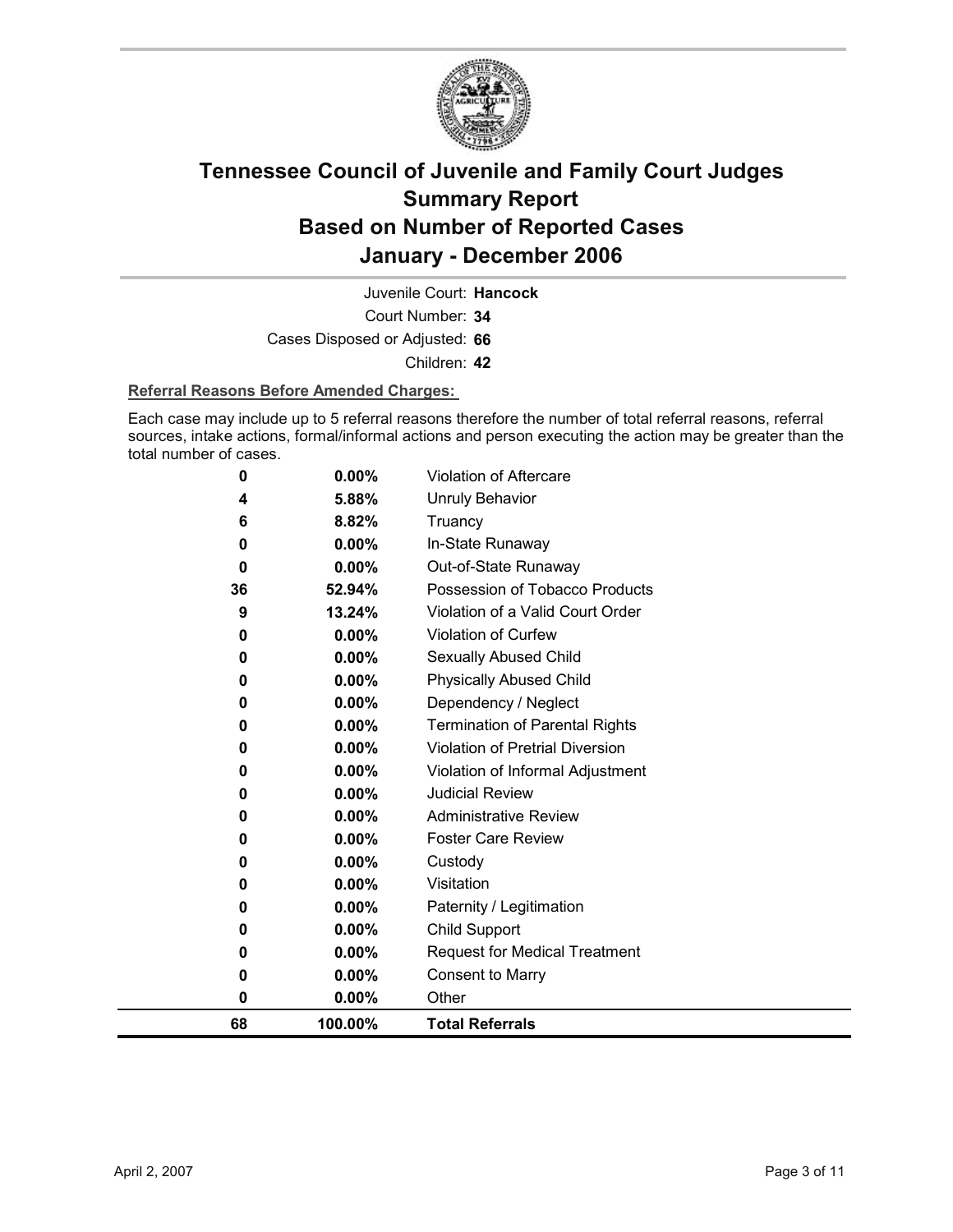

| 68                         | 100.00%                        | <b>Total Referral Sources</b>     |  |  |
|----------------------------|--------------------------------|-----------------------------------|--|--|
| 0                          | 0.00%                          | Other                             |  |  |
| 0                          | 0.00%                          | Unknown                           |  |  |
| 0                          | 0.00%                          | Hospital                          |  |  |
| 0                          | 0.00%                          | Child & Parent                    |  |  |
| $\mathbf 2$                | 2.94%                          | Victim                            |  |  |
| 0                          | 0.00%                          | <b>Other Court</b>                |  |  |
| 0                          | 0.00%                          | Social Agency                     |  |  |
| 1                          | 1.47%                          | <b>Court Staff</b>                |  |  |
| 0                          | 0.00%                          | <b>District Attorney's Office</b> |  |  |
| 0                          | 0.00%                          | Other State Department            |  |  |
| 1                          | 1.47%                          | <b>DCS</b>                        |  |  |
| 0                          | 0.00%                          | <b>CSA</b>                        |  |  |
| 35                         | 51.47%                         | School                            |  |  |
| 0                          | $0.00\%$                       | Self                              |  |  |
| 0                          | 0.00%                          | Relatives                         |  |  |
| 5                          | 7.35%                          | Parents                           |  |  |
| 24                         | 35.29%                         | <b>Law Enforcement</b>            |  |  |
| <b>Referral Sources: 1</b> |                                |                                   |  |  |
|                            | Children: 42                   |                                   |  |  |
|                            | Cases Disposed or Adjusted: 66 |                                   |  |  |
|                            | Court Number: 34               |                                   |  |  |
|                            | Juvenile Court: Hancock        |                                   |  |  |
|                            |                                |                                   |  |  |

### **Age of Child at Referral: 2**

| 42 | 100.00%  | <b>Total Child Count</b> |
|----|----------|--------------------------|
| 0  | $0.00\%$ | Unknown / Not Reported   |
| 0  | $0.00\%$ | Ages 19 and Over         |
| 12 | 28.57%   | Ages 17 through 18       |
| 23 | 54.76%   | Ages 15 through 16       |
| 6  | 14.29%   | Ages 13 through 14       |
| 1  | 2.38%    | Ages 11 through 12       |
| 0  | $0.00\%$ | Ages 10 and Under        |
|    |          |                          |

 $1$  If different than number of Referral Reasons (68), verify accuracy of your court's data.

<sup>2</sup> One child could be counted in multiple categories, verify accuracy of your court's data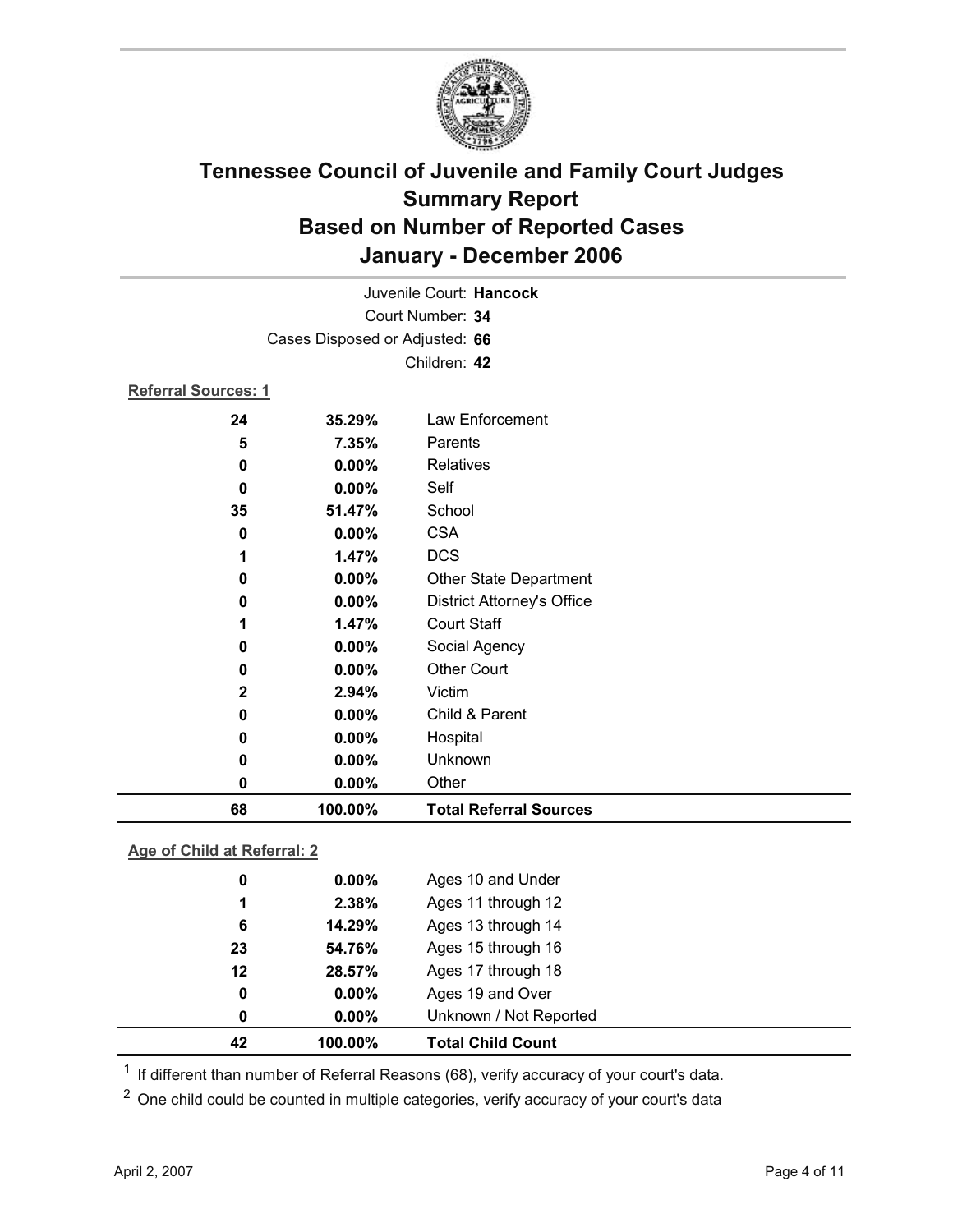

| Juvenile Court: Hancock                 |         |                          |  |
|-----------------------------------------|---------|--------------------------|--|
| Court Number: 34                        |         |                          |  |
| Cases Disposed or Adjusted: 66          |         |                          |  |
|                                         |         | Children: 42             |  |
| Sex of Child: 1                         |         |                          |  |
| 20                                      | 47.62%  | Male                     |  |
| 22                                      | 52.38%  | Female                   |  |
| $\mathbf 0$                             | 0.00%   | Unknown                  |  |
| 42                                      | 100.00% | <b>Total Child Count</b> |  |
| Race of Child: 1                        |         |                          |  |
| 41                                      | 97.62%  | White                    |  |
| $\mathbf 0$                             | 0.00%   | African American         |  |
| $\mathbf 0$                             | 0.00%   | Native American          |  |
| 1                                       | 2.38%   | Asian                    |  |
| 0                                       | 0.00%   | Mixed                    |  |
| $\mathbf 0$                             | 0.00%   | Unknown                  |  |
| 42                                      | 100.00% | <b>Total Child Count</b> |  |
| <b>Hispanic Origin: 1</b>               |         |                          |  |
| $\mathbf 0$                             | 0.00%   | Yes                      |  |
| 42                                      | 100.00% | <b>No</b>                |  |
| $\mathbf 0$                             | 0.00%   | Unknown                  |  |
| 42                                      | 100.00% | <b>Total Child Count</b> |  |
| <b>School Enrollment of Children: 1</b> |         |                          |  |
| 42                                      | 100.00% | Yes                      |  |
| $\pmb{0}$                               | 0.00%   | No                       |  |
| 0                                       | 0.00%   | Unknown                  |  |
| 42                                      | 100.00% | <b>Total Child Count</b> |  |

 $1$  One child could be counted in multiple categories, verify accuracy of your court's data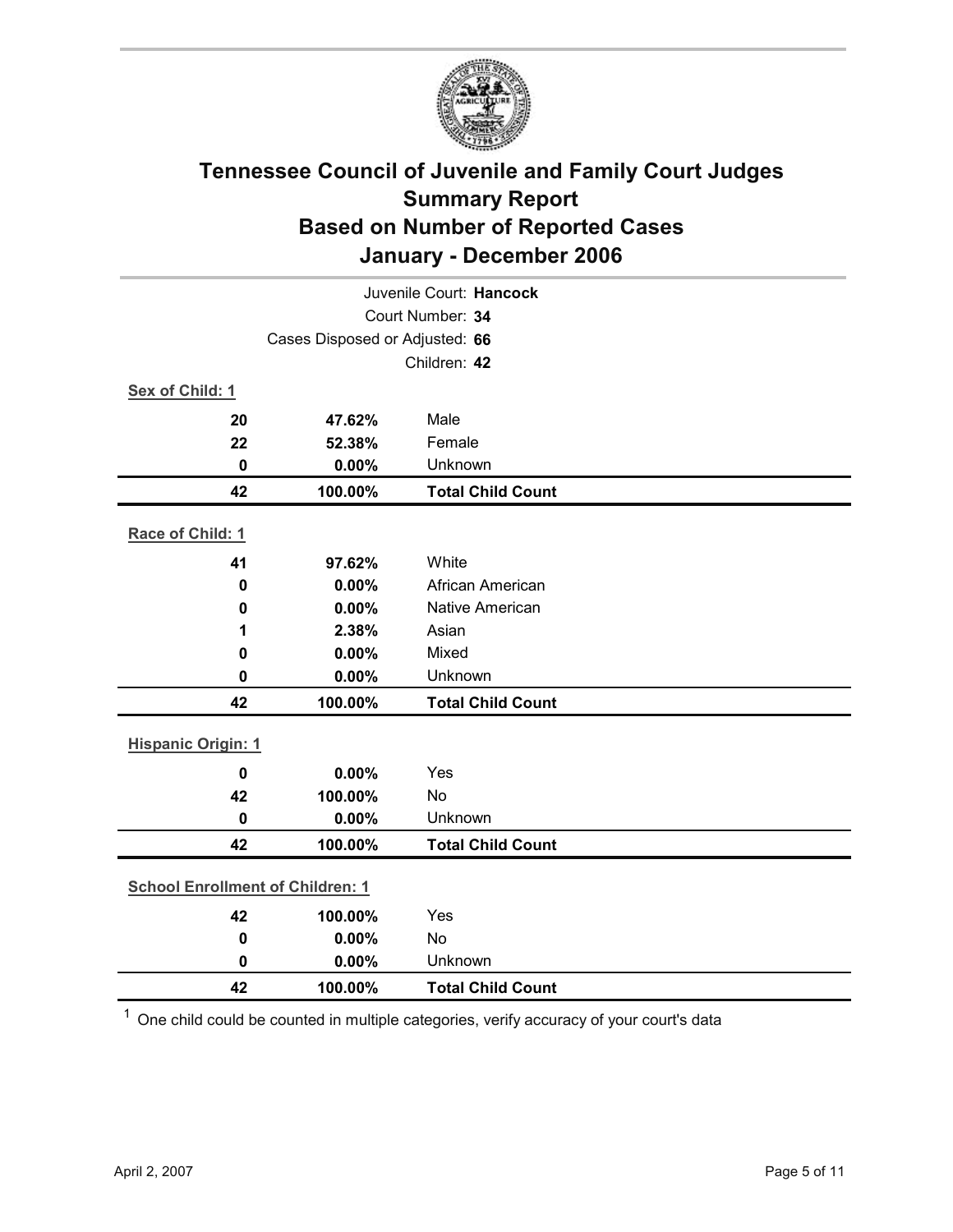

Court Number: **34** Juvenile Court: **Hancock** Cases Disposed or Adjusted: **66** Children: **42 Living Arrangement of Child at Time of Referral: 1 12 28.57%** With Both Biological Parents **0 0.00%** With Father and Stepmother **4 9.52%** With Mother and Stepfather **18 42.86%** With Mother **3 7.14%** With Father **4 9.52%** With Relatives **0 0.00%** With Adoptive Parents **1 2.38%** With Foster Family **0 0.00%** In a Group Home

**0 0.00%** In a Residential Center **0 0.00%** In an Institution **0 0.00%** Independent **0 0.00%** Unknown **0 0.00%** Other **42 100.00% Total Child Count**

### **Type of Detention: 2**

| 66 | 100.00%  | <b>Total Detention Count</b> |
|----|----------|------------------------------|
| 0  | $0.00\%$ | Other                        |
| 66 | 100.00%  | Does Not Apply               |
| 0  | $0.00\%$ | <b>Unknown</b>               |
| 0  | $0.00\%$ | <b>Psychiatric Hospital</b>  |
| 0  | $0.00\%$ | Jail - No Separation         |
| 0  | $0.00\%$ | Jail - Partial Separation    |
| 0  | $0.00\%$ | Jail - Complete Separation   |
| 0  | $0.00\%$ | Juvenile Detention Facility  |
| 0  | $0.00\%$ | Non-Secure Placement         |
|    |          |                              |

 $<sup>1</sup>$  One child could be counted in multiple categories, verify accuracy of your court's data</sup>

 $2$  If different than number of Cases (66) verify accuracy of your court's data.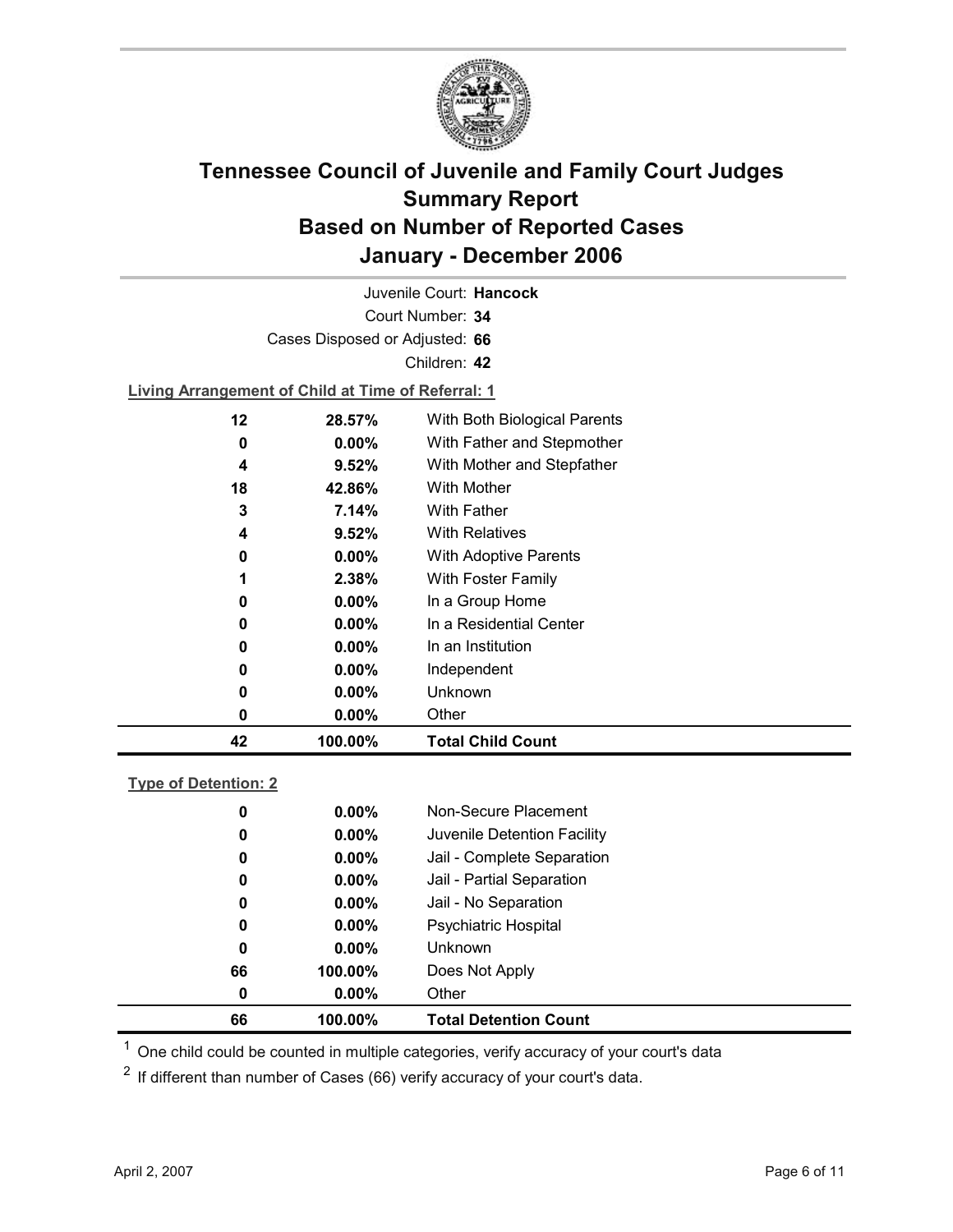

| Juvenile Court: Hancock  |                                                    |                                     |  |  |
|--------------------------|----------------------------------------------------|-------------------------------------|--|--|
|                          | Court Number: 34                                   |                                     |  |  |
|                          | Cases Disposed or Adjusted: 66                     |                                     |  |  |
|                          |                                                    | Children: 42                        |  |  |
|                          | <b>Placement After Secure Detention Hearing: 1</b> |                                     |  |  |
| 0                        | $0.00\%$<br>Returned to Prior Living Arrangement   |                                     |  |  |
| 0                        | 0.00%                                              | Juvenile Detention Facility         |  |  |
| 0                        | $0.00\%$                                           | Jail                                |  |  |
| 0                        | 0.00%                                              | Shelter / Group Home                |  |  |
| 0                        | $0.00\%$                                           | <b>Foster Family Home</b>           |  |  |
| 0                        | 0.00%                                              | Psychiatric Hospital                |  |  |
| 0                        | 0.00%                                              | Unknown / Not Reported              |  |  |
| 66                       | 100.00%                                            | Does Not Apply                      |  |  |
| 0                        | 0.00%                                              | Other                               |  |  |
| 66                       | 100.00%                                            | <b>Total Placement Count</b>        |  |  |
| <b>Intake Actions: 2</b> |                                                    |                                     |  |  |
| 32                       |                                                    |                                     |  |  |
|                          |                                                    |                                     |  |  |
|                          | 47.06%                                             | <b>Petition Filed</b>               |  |  |
| $\mathbf 0$              | $0.00\%$                                           | <b>Motion Filed</b>                 |  |  |
| 36                       | 52.94%                                             | <b>Citation Processed</b>           |  |  |
| 0                        | $0.00\%$                                           | Notification of Paternity Processed |  |  |
| 0                        | 0.00%                                              | Scheduling of Judicial Review       |  |  |
| 0                        | $0.00\%$                                           | Scheduling of Administrative Review |  |  |
| 0                        | 0.00%                                              | Scheduling of Foster Care Review    |  |  |
| 0                        | 0.00%                                              | <b>Unknown</b>                      |  |  |
| 0<br>0                   | $0.00\%$<br>0.00%                                  | Does Not Apply<br>Other             |  |  |

 $1$  If different than number of Cases (66) verify accuracy of your court's data.

 $2$  If different than number of Referral Reasons (68), verify accuracy of your court's data.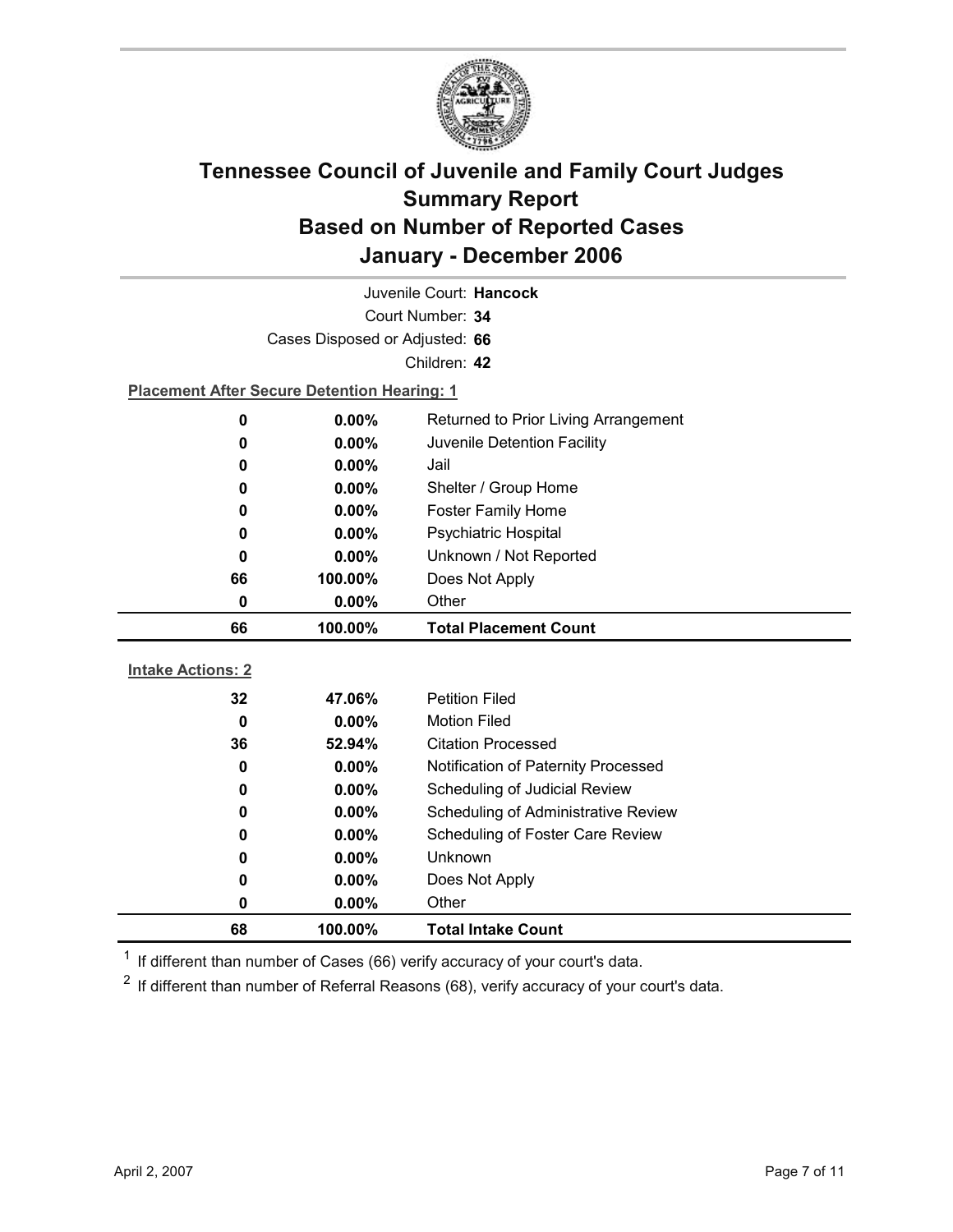

Court Number: **34** Juvenile Court: **Hancock** Cases Disposed or Adjusted: **66** Children: **42**

### **Last Grade Completed by Child: 1**

| $\bf{0}$                                | 0.00%   | Too Young for School         |
|-----------------------------------------|---------|------------------------------|
| 0                                       | 0.00%   | Preschool                    |
| 0                                       | 0.00%   | Kindergarten                 |
| 0                                       | 0.00%   | 1st Grade                    |
| 0                                       | 0.00%   | 2nd Grade                    |
| 0                                       | 0.00%   | 3rd Grade                    |
| 0                                       | 0.00%   | 4th Grade                    |
| 1                                       | 2.38%   | 5th Grade                    |
| 0                                       | 0.00%   | 6th Grade                    |
| $\bf{0}$                                | 0.00%   | 7th Grade                    |
| 12                                      | 28.57%  | 8th Grade                    |
| 12                                      | 28.57%  | 9th Grade                    |
| 14                                      | 33.33%  | 10th Grade                   |
| 3                                       | 7.14%   | 11th Grade                   |
| 0                                       | 0.00%   | 12th Grade                   |
| 0                                       | 0.00%   | Non-Graded Special Ed        |
| $\bf{0}$                                | 0.00%   | <b>GED</b>                   |
| $\bf{0}$                                | 0.00%   | Graduated                    |
| $\bf{0}$                                | 0.00%   | <b>Never Attended School</b> |
| 0                                       | 0.00%   | Unknown                      |
| $\bf{0}$                                | 0.00%   | Other                        |
| 42                                      | 100.00% | <b>Total Child Count</b>     |
|                                         |         |                              |
| <b>Enrolled in Special Education: 1</b> |         |                              |
| 1                                       | 2.38%   | Yes                          |

**42 100.00% Total Child Count**  $1$  One child could be counted in multiple categories, verify accuracy of your court's data

**41 97.62%** No

**0 0.00%** Unknown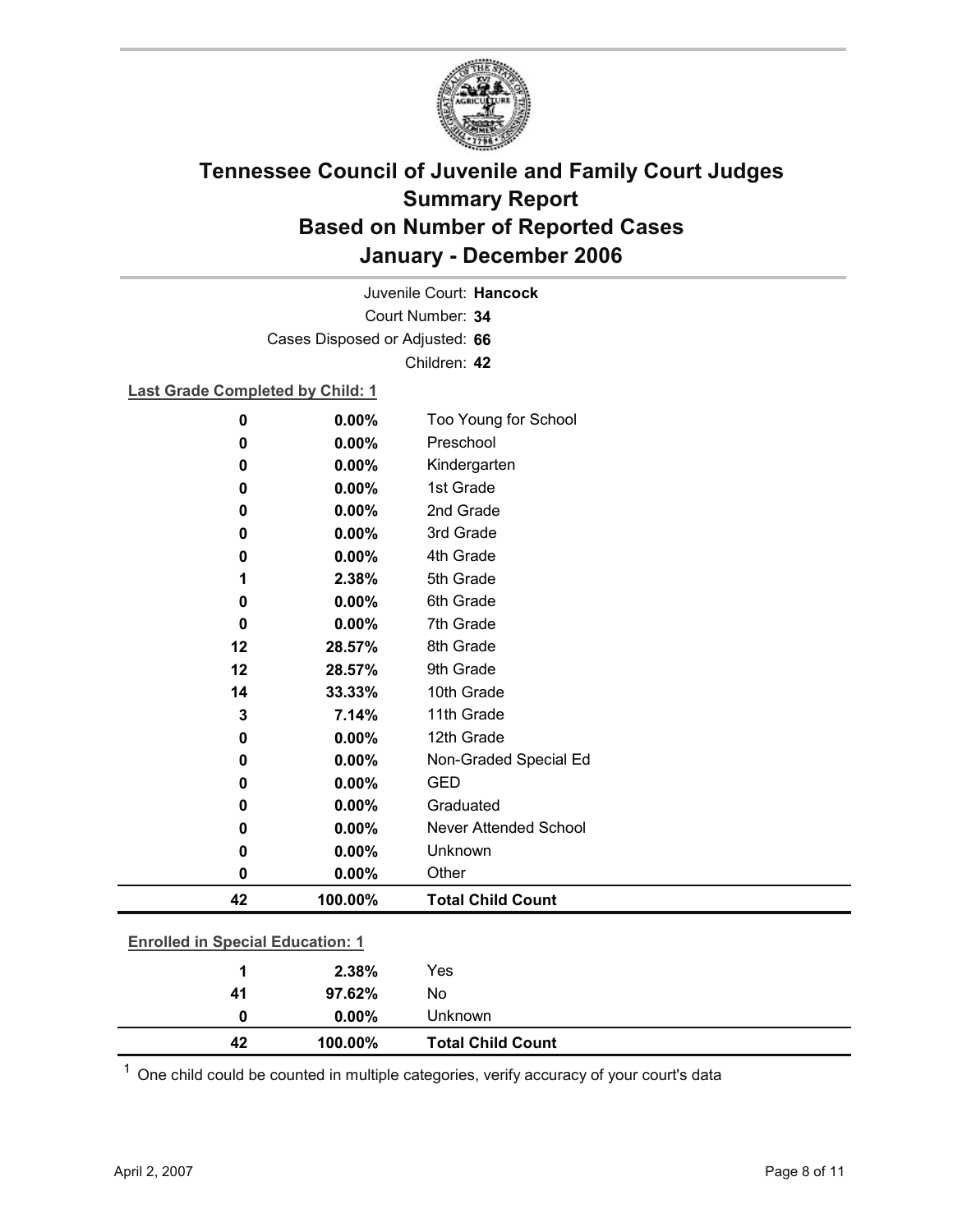

| Juvenile Court: Hancock      |                                |                           |  |  |
|------------------------------|--------------------------------|---------------------------|--|--|
|                              | Court Number: 34               |                           |  |  |
|                              | Cases Disposed or Adjusted: 66 |                           |  |  |
|                              | Children: 42                   |                           |  |  |
| <b>Action Executed By: 1</b> |                                |                           |  |  |
| 68                           | 100.00%                        | Judge                     |  |  |
| 0                            | $0.00\%$                       | Referee                   |  |  |
| 0                            | $0.00\%$                       | <b>YSO</b>                |  |  |
| 0                            | $0.00\%$                       | Other                     |  |  |
| 0                            | $0.00\%$                       | Unknown / Not Reported    |  |  |
| 68                           | 100.00%                        | <b>Total Action Count</b> |  |  |

#### **Formal / Informal Actions: 1**

|    | $1.47\%$ | Dismissed                                      |
|----|----------|------------------------------------------------|
| 0  | $0.00\%$ | Retired / Nolle Prosequi                       |
| 22 | 32.35%   | <b>Complaint Substantiated Delinquent</b>      |
| 45 | 66.18%   | <b>Complaint Substantiated Status Offender</b> |
| 0  | $0.00\%$ | Complaint Substantiated Dependent / Neglected  |
| 0  | $0.00\%$ | <b>Complaint Substantiated Abused</b>          |
| 0  | $0.00\%$ | <b>Complaint Substantiated Mentally III</b>    |
| 0  | $0.00\%$ | Informal Adjustment                            |
| 0  | $0.00\%$ | <b>Pretrial Diversion</b>                      |
| 0  | $0.00\%$ | <b>Transfer to Adult Court Hearing</b>         |
| 0  | $0.00\%$ | Charges Cleared by Transfer to Adult Court     |
| 0  | $0.00\%$ | <b>Special Proceeding</b>                      |
| 0  | $0.00\%$ | <b>Review Concluded</b>                        |
| 0  | $0.00\%$ | Case Held Open                                 |
| 0  | $0.00\%$ | Other                                          |
| 0  | $0.00\%$ | Unknown / Not Reported                         |
| 68 | 100.00%  | <b>Total Action Count</b>                      |

 $1$  If different than number of Referral Reasons (68), verify accuracy of your court's data.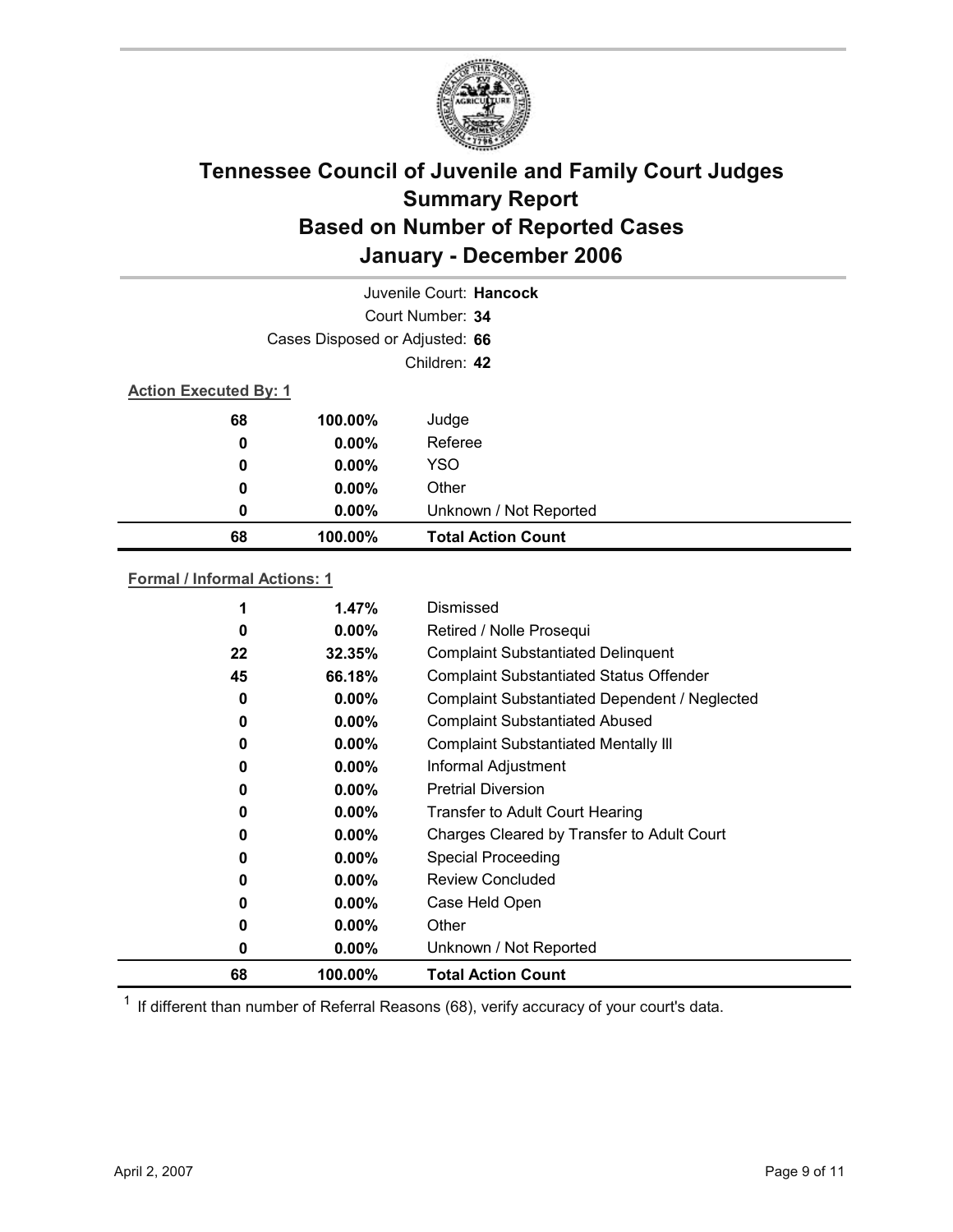

| Juvenile Court: Hancock |                                                  |                                                       |  |
|-------------------------|--------------------------------------------------|-------------------------------------------------------|--|
| Court Number: 34        |                                                  |                                                       |  |
|                         | Cases Disposed or Adjusted: 66                   |                                                       |  |
|                         |                                                  | Children: 42                                          |  |
| <b>Case Outcomes:</b>   |                                                  | There can be multiple outcomes for one child or case. |  |
| 1                       | <b>Case Dismissed</b><br>0.66%                   |                                                       |  |
| 0                       | 0.00%<br>Case Retired or Nolle Prosequi          |                                                       |  |
| 0                       | 0.00%<br>Warned / Counseled                      |                                                       |  |
| 0                       | $0.00\%$                                         | Held Open For Review                                  |  |
| 0                       | $0.00\%$                                         | Supervision / Probation to Juvenile Court             |  |
| 0                       | $0.00\%$                                         | <b>Probation to Parents</b>                           |  |
| 12                      | 7.95%                                            | Referral to Another Entity for Supervision / Service  |  |
| 0                       | 0.00%                                            | Referred for Mental Health Counseling                 |  |
| 1                       | 0.66%                                            | Referred for Alcohol and Drug Counseling              |  |
| 0                       | 0.00%                                            | Referred to Alternative School                        |  |
| 0                       | $0.00\%$                                         | Referred to Private Child Agency                      |  |
| 0                       | Referred to Defensive Driving School<br>$0.00\%$ |                                                       |  |
| 0                       | $0.00\%$<br>Referred to Alcohol Safety School    |                                                       |  |
| 0                       | $0.00\%$                                         | Referred to Juvenile Court Education-Based Program    |  |
| 0                       | 0.00%                                            | Driver's License Held Informally                      |  |
| 0                       | $0.00\%$                                         | <b>Voluntary Placement with DMHMR</b>                 |  |
| 0                       | 0.00%                                            | <b>Private Mental Health Placement</b>                |  |
| 0                       | 0.00%                                            | <b>Private MR Placement</b>                           |  |
| 0                       | $0.00\%$                                         | Placement with City/County Agency/Facility            |  |
| 0                       | $0.00\%$                                         | Placement with Relative / Other Individual            |  |
| 37                      | 24.50%                                           | Fine                                                  |  |
| 26                      | 17.22%                                           | <b>Public Service</b>                                 |  |
| 0                       | $0.00\%$                                         | Restitution                                           |  |
| 0                       | $0.00\%$                                         | Runaway Returned                                      |  |
| 0                       | 0.00%                                            | No Contact Order                                      |  |
| 0                       | 0.00%                                            | Injunction Other than No Contact Order                |  |
| 0                       | 0.00%                                            | <b>House Arrest</b>                                   |  |
| 0                       | $0.00\%$                                         | <b>Court Defined Curfew</b>                           |  |
| 0                       | 0.00%                                            | Dismissed from Informal Adjustment                    |  |
| 0                       | 0.00%                                            | <b>Dismissed from Pretrial Diversion</b>              |  |
| 0                       | 0.00%                                            | Released from Probation                               |  |
| 0                       | 0.00%                                            | <b>Transferred to Adult Court</b>                     |  |
| 0                       | $0.00\%$                                         | <b>DMHMR Involuntary Commitment</b>                   |  |